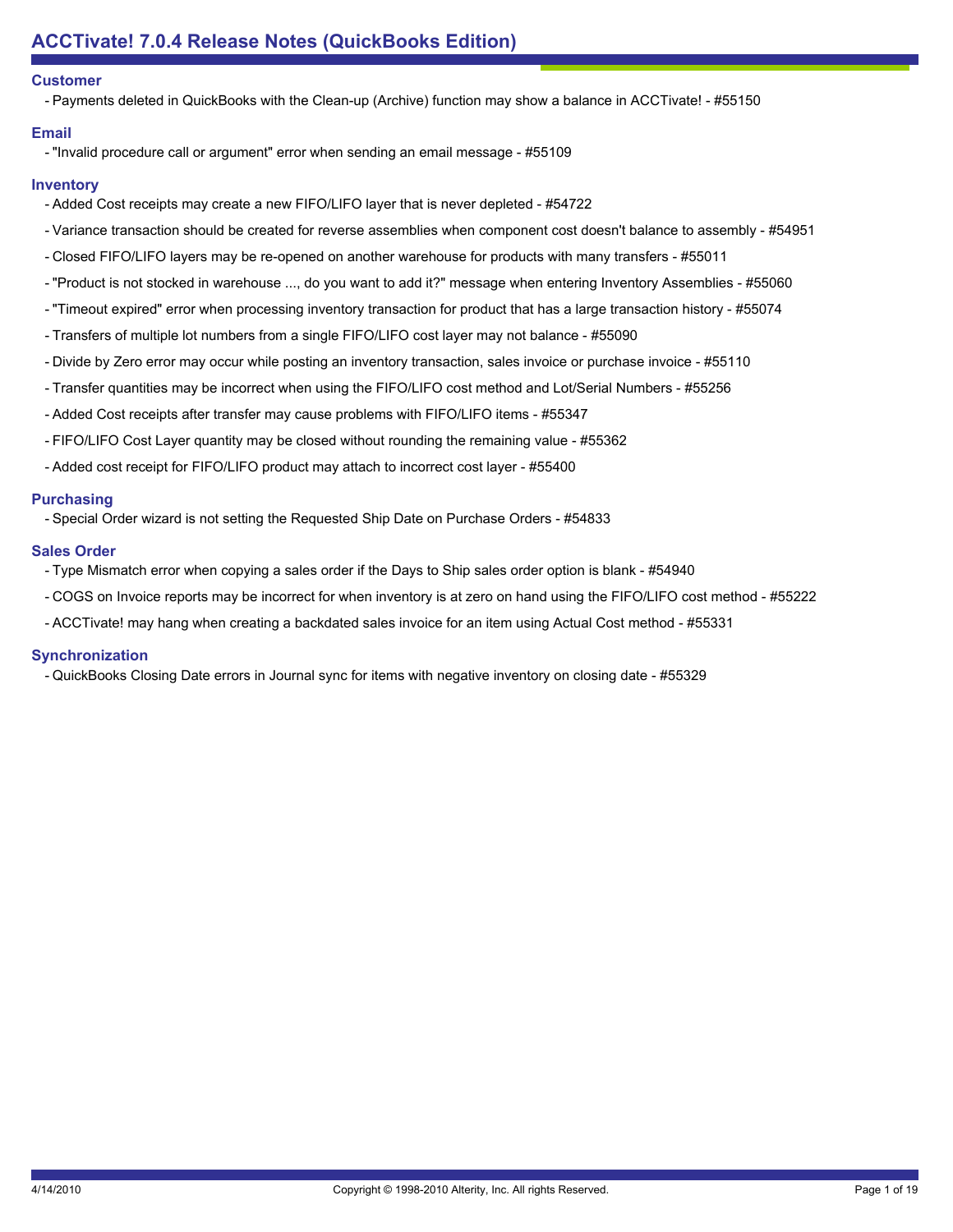- Bill Through in Business Activity Billing Wizard should default to transaction date - #54876

- Address for a Related Item on Business Activity may be lost if Override option is marked - #54683

## **Business Alerts**

- "Item cannot be found ..." error when clicking Inventory Mgmt tab if user does not have "Product Vendors" permission -#55048

## **Create Company**

- "The connection cannot be used to perform this operation..." error if company name is already in use for another ACCTivate! company - #54321
- Create company does not clear QuickBooks item inventory when there are post-dated receipts #54694
- "Cannot insert the value NULL into column GUIDProductClass" error may occur when running the Create Company wizard again - #54696
- "The connection cannot be used to perform this operation..." error occurs during Create Company Wizard after upgrading to 7.0.2 - #54750
- Product Type is blank for items imported from QuickBooks #54991
- "Company [ID] currently exists on the [SQL ID] server. The Create Company function cannot move a company to a different server." error during Create Company wizard - #55007
- Beginning inventory balances from QuickBooks may change after entering back-dated transactions #55010

## **Customer**

- Customer:Job Name field is not wide enough on Customer Lookup - #54720

## **Email**

- "Unknown recipient" message when attempting to send an email message #54741
- "Invalid column name MarketingCode" exception when filtering Broadcast Email Messages on Marketing Code #54846
- "Not supported" MAPI error may occur when sending an email in ACCTivate! #54939

## **General**

- Overflow error may occur when opening ACCTivate! windows with very high resolution monitor - #54821

## **Help**

- Pressing F1 does not open the corresponding help file topic - #54877

## **Import**

- Beginning inventory quantities for multiple warehouse locations are incorrect when using the Import Data function #54787
- Beginning inventory balances from Import Data (Excel) may change after entering back-dated transactions #55027

## **Inventory**

- Add value to variable build/batch item using an assembly quantity of zero, but non-zero component quantities #52088
- Suggest transaction date when quantity on hand fell below zero when posting an inventory receipt or assembly #54733
- Unit cost from last transaction should be used for inventory issues (e.g. sales invoice) when quantity on hand is zero when using the Average, FIFO and LIFO cost methods - #54534
- Warehouse location does not refresh when warehouse is changed on assembly window #54721
- Balance adjustment transactions are not updated when entering back-dated inventory issue for an entire FIFO/LIFO cost layer - #54752
- "Row cannot be located" error when creating a balance adjustment for a 0 quantity when using the FIFO or LIFO cost method - #54755
- Warehouse Location transfers should not create a \$0.00 Journal entry in QuickBooks #54800
- New FIFO/LIFO cost layer may not be created after entering back-dated transactions that close existing layers #54841
- Location and Count Qty are cleared when moving through grid on Inventory Count Entry #54843
- Intra-warehouse transfer of standard cost product increases warehouse value #54853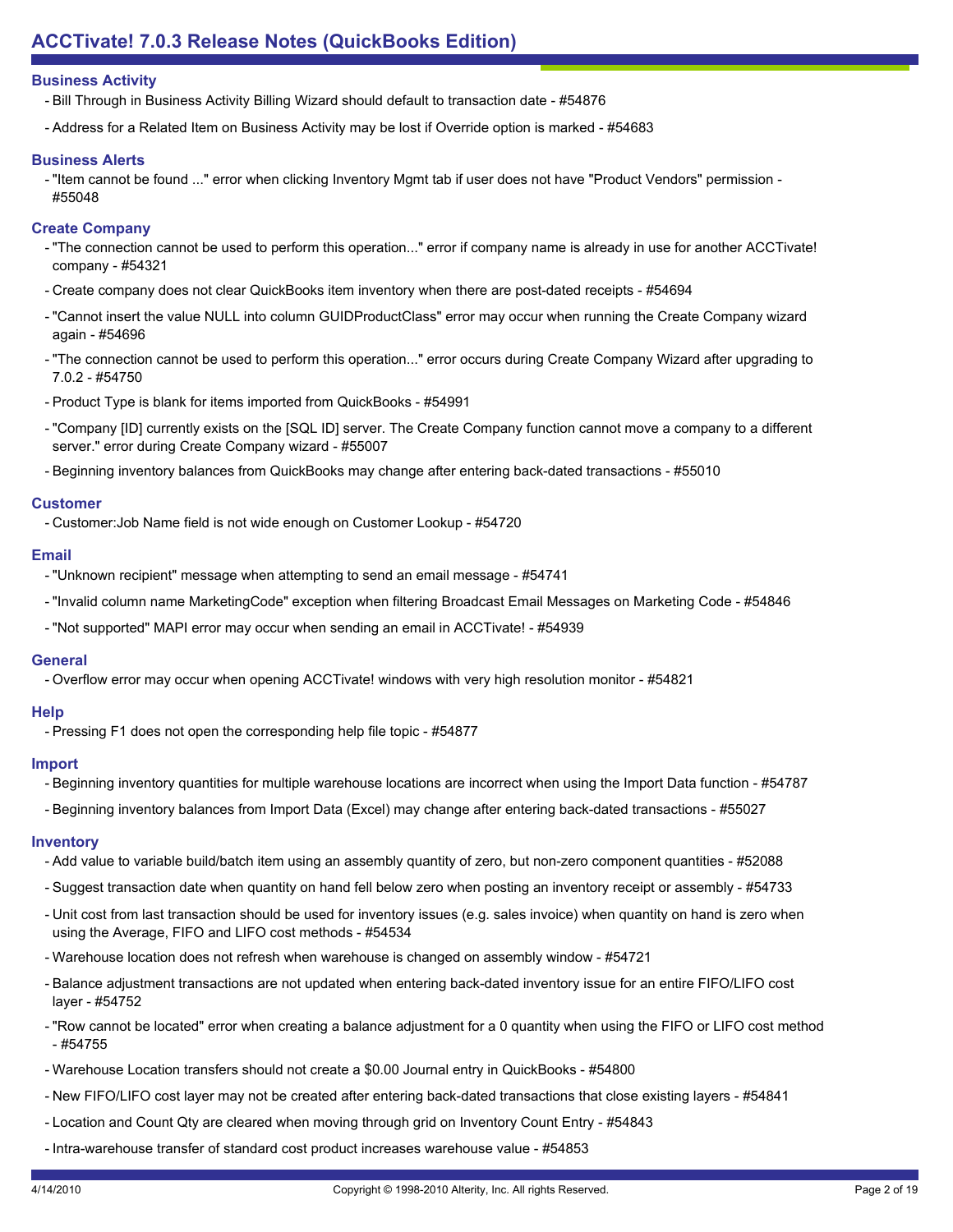#### **Inventory**

- Inventory receipt and subsequent transaction amounts may not be rounded properly #54871
- Inventory transfer may be use incorrect unit cost after an assembly and added cost transaction #54873
- Inventory transfers are not updated properly after backdating a receipt with different cost when using the FIFO/LIFO cost method - #54880
- Inventory transaction for FIFO/LIFO Product may create a cost layer #0 when Stock on Hand is zero #54884
- Quantity and value may be incorrect for standard cost adjustments after voiding an invoice #54906
- Unit cost for inventory transactions may be incorrect when a receipt is posted with a transaction date where the quantity on hand is negative - #54917
- Stock on Hand report includes non-inventoried items and other charges #54923
- Added cost on receipt isn't included when backfilling cost for negative FIFO/LIFO cost layers #54929
- Unit cost for subsequent transactions may be incorrect after entering a back-dated inventory adjustment #54938
- Quantity and value may be incorrect for subsequent balance adjustments after creating a back-dated invoice when using the Standard Cost method - #54941
- Unit Cost on transactions entered after an Inventory Count is created may be incorrect when posting an inventory count -#54945
- FIFO layers for subsequent balance adjustments are not updated properly when voiding a prior sales invoice #54947
- Added Cost Receipt transactions may appear with blank Quantity instead of 0 on Transactions tab #54963
- "Either BOF or EOF is True ..." exception when opening an unposted assembly session after changing the product ID for the assembly item - #54968
- FIFO/LIFO Layers tab may include layers with a zero On Hand quantity, but a non-zero Amount #54973
- Inventory transactions may appear on Transactions tab with a blank Layer for products using the FIFO or LIFO cost method -#54980
- Sale transactions with zero quantity may appear on Transactions tab when using the FIFO or LIFO cost method #54983
- Timeout Expired error may occur when using the Print Count Sheets function #55023
- Timeout Expired message may occur when posting an inventory receipt with negative stock on hand #55033

#### **License**

- Scrollbars don't appear on Software License Agreement tab of Register ACCTivate! window - #54966

## **Product**

- Inventory Receipts may appear to be duplicated on the Transaction tab #36244
- Warehouse filters on Transactions tab are lost when refreshing Product Information window #52973
- Look For on Transactions tab does not filter on FIFO or LIFO "Layer" number #54139
- "Subscript out of range" error may occur when clicking Copy on toolbar #54737
- "Look For" filters on History and Transactions tab are lost after switching between tabs #54971
- Look For on Transactions tab does not filter on Session number #54972
- Exception returned when saving a Product with multiple Vendor ProductID's with the same Vendor Name. #54979
- Supplier is shown on Product Lookup for users without "Product Vendors" permission #55024

## **Purchasing**

- Some inventory receipts on a purchase order may be updated after voiding a purchase invoice fails due to a closed period -#54707
- Purchase invoice does not prompt to mark purchase orders containing non-inventoried items as completed #54766
- "Invalid use of null" error may occur when saving a PO if the quantity is blank for any lines #54775
- PO line should not be completed if invoice quantity is less than total received #54778
- "Object variable or With block variable not set" error when using the product lookup window on the Purchase Invoice details tab - #54783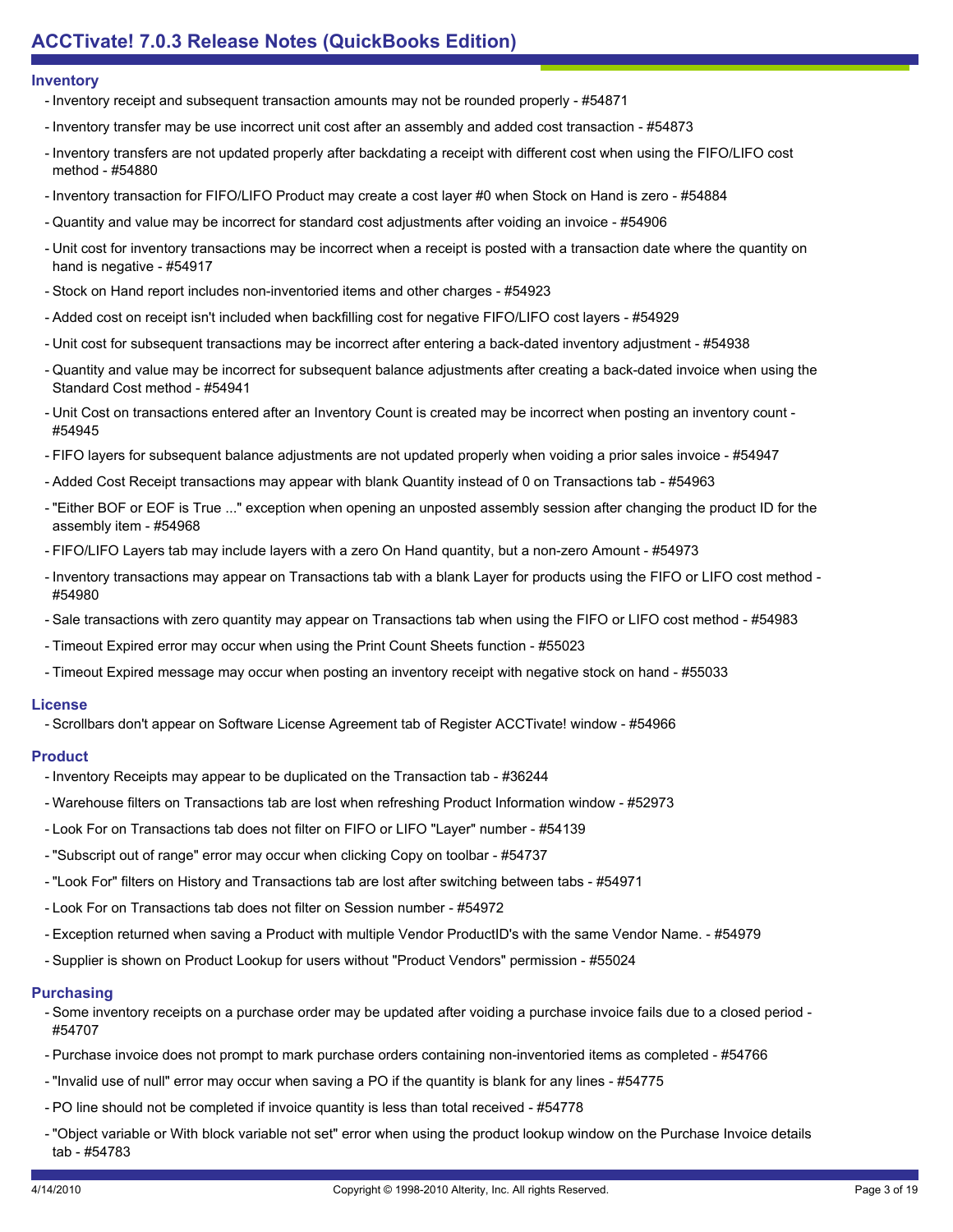## **Purchasing**

- Drop Ship Wizard does not include credit memo lines for customers on credit hold #54793
- ACCTivate! may hang when creating a purchase invoice #54901
- "Row cannot be located for updating." error when voiding purchase invoice #54985

## **Quick Quote**

- Invalid Use of Null error may occur if special prices exist for a product without a price code - #54795

## **Reports**

- Report Title does not appear on Selection Criteria window #54805
- Monthly Demand Summary report may include totals unless ran with an end of month "As of Date" #54838

## **Sales Order**

- Credit memo should use Last Cost for inventory value when quantity on hand is zero #54622
- Cannot process service orders with the Shipping Workstation Interface #54725
- Syntax error or access violation when voiding invoice on credit memo #54756
- Sales order status is Scheduled when copying a booked order when the default status is booked #54785
- Unit Cost for sales transactions may be Null if last transaction was a warehouse location transfer #54826
- Default Invoice date on Release Order window may be incorrect after changing the order number #54862
- "Divide by zero error..." may occur when creating a sales invoice containing products using the FIFO or LIFO cost method -#54899
- Voided invoice may be created immediately when creating a new sales order #54911
- "Either BOF or EOF is True..." exception may occur when opening Prepare Invoices wizard #54926
- Partial cash payment on sales order changes to full payment when sales order is edited #54954

# **Shopping Cart**

- Drop Ship Only or Special Order Only items are imported as line type "P" #40750
- Cannot join on memo or hyperlink...error when importing 2 source files into Web Order Import #54786

# **Synchronization**

- Synchronization allows employee that has service billing time to be deleted from QuickBooks #54867
- Inventory receipt journals may be re-synchronized after upgrading from ACCTivate! 7.0.1 #54952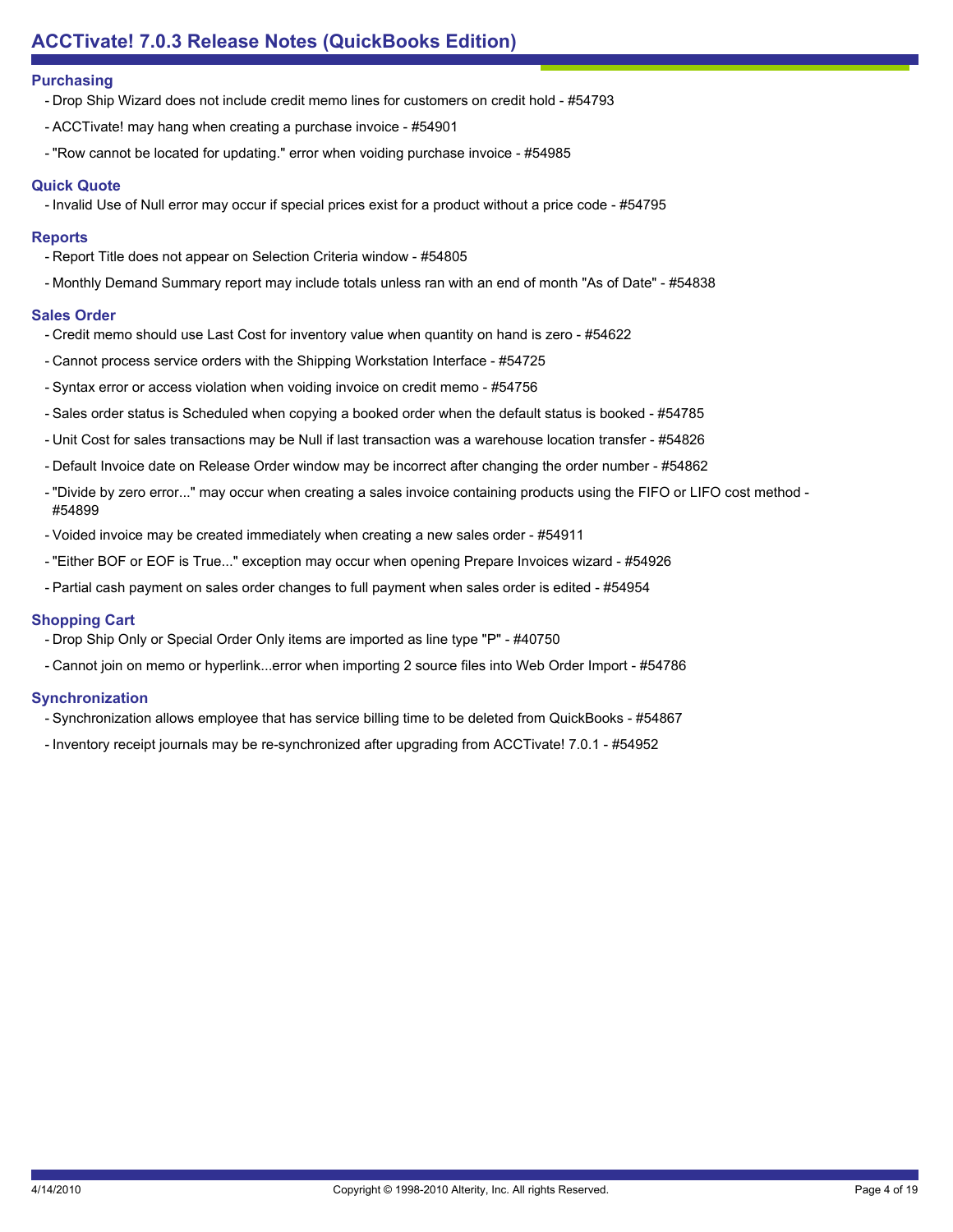- Full Customer:Job Name in Related Items section of the Business Activity window - #54674

- Cannot relate posted inventory transactions in the Related Items section of a Business Activity - #54536

## **Configuration**

- Cannot enter full 25 characters for "Ship Via" column in Ship Via list - #54697

## **Create Company**

- Max Stk Qty should be set to Reorder Point from QuickBooks #54496
- "Default product class for non-stocked items" is labeled wrong #54512
- Beginning inventory (Balance Adjustment) transactions from QuickBooks shows date as 12:00:00AM #54566
- Create company wizard should allow default product classes to be setup from 'additional product classes' #54624

## **Custom Fields**

- Icon for Custom Fields toolbar buttons - #54463

## **Customer**

- Using the "Customer:Job Name" lookup option does not include all customers - #54588

## **Dashboard**

- "Invalid Use of Null" error may occur when opening Dashboard after clearing the Document Type for a report - #54573

## **Database Maintenance**

- "Connection failure" may occur when updating a very large ACCTivate! database - #54724

## **Email**

- "Invalid column name 'GUIDARAccount'" error when filtering Broadcast Email Messages wizard on Branch - #54558

## **Import**

- Changes to a product's cost method are not logged when using the Import Data (Products) function #54516
- Cannot use Import Data (Product) to import "Special Order Only" items #54609

## **Installation**

- Support for Windows 7 Home\*, Professional and Ultimate editions (\*see system requirements) #54661
- "Cannot insert the value NULL into column 'GUIDSchedulingClass'" may occur during upgrade #54623

## **Inventory**

- Warning when posting an inventory assembly where stock on hand for prior day is negative #54565
- Cannot post assembly if serial-numbered component is in another warehouse #54457
- Cost problem with FIFO inventory transfer to bin/location #54488
- Location missing for lot/serial numbers on Inventory Receipts when Multiple Location Control is disabled #54498
- "Maximum stored procedure, function, trigger, or view nesting level exceeded (limit 32)" when attempting to post an assembly containing itself in the components list - #54517
- Inventory transfers for multiple warehouse locations for the same product in a single session may not balance #54532
- Lot / Serial information should not appear on Inventory Assembly Work Order unless item is lot or serial-numbered #54538
- Suggested transaction date when posting an inventory receipt for products with negative quantity on hand is misleading -#54545
- Insufficient quantity on hand warning may use incorrect warehouse for negative quantity transfers #54555
- Inventory transfer on same day as receipt with added cost does not select correct unit cost when using the FIFO cost method  $-$  #54603
- Balance adjustment with FIFO layer with zero quantity on hand does not process correctly #54611
- Warning for insufficient stock on hand is for entire warehouse instead of selected warehouse location #54612
- Recurring "Object variable or With block variable not set" error after a failed attempt to post an inventory transaction #54616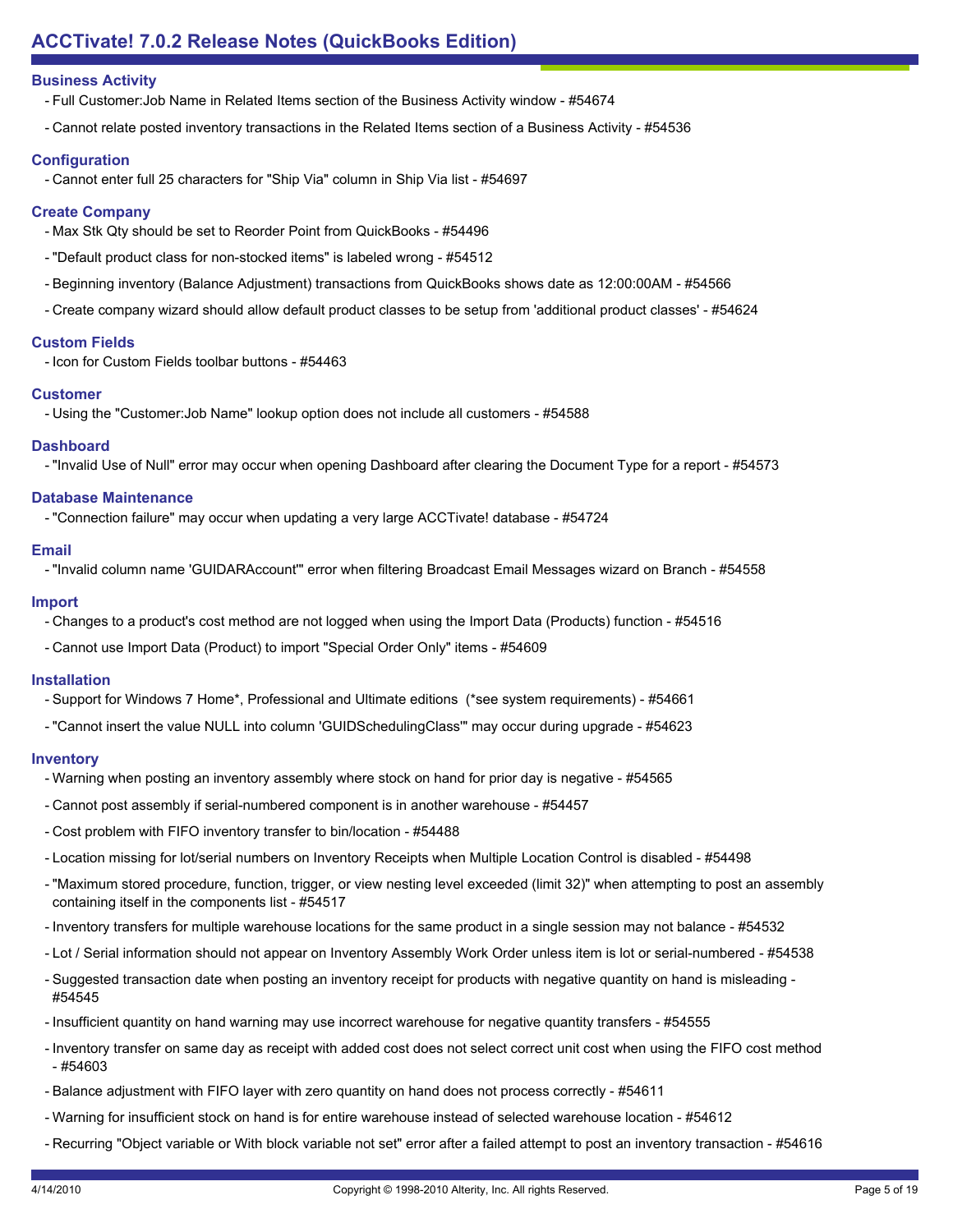#### **Inventory**

- Adding a duplicate of an existing line on an inventory count causes quantities to post incorrectly #54621
- Transfers between locations in a warehouse should not have a unit cost or amount (when using the Multiple Location Control module) - #54686

## **Login**

- "Trial has Expired" message and "INITIALIZATION: NGN FILE NOT FOUND" appears in log file #54167
- "Trial has Expired" message and "AUTHORIZATION NOT PRESENT" in log file with Windows Vista or Windows Server 2008 - #54243
- "Trial has Expired" message and "AUTHORIZATION BAD SITEKEY CRC" error appears in log file #54283
- Login screen hangs and "NETWORK: APPEARS TO BE DISCONNECTED" error appears in log file #54333
- "Trial Has Expired" message and "PROGRAM MOVED OR SITEKEY BAD PASSWORD" message in the log file #54337
- "Trial has Expired" message and "ABSOLUTE NETWORK MAXIMUM EXCEEDED" appears in log file #54450
- "Trial has Expired" message and "INITIALIZATION: COULD NOT START NGN" appears in log file #54476
- "Trial has Expired" message and "INITIALIZATION: MASTERKEY\_CRC\_FAILURE" appears in the log file #54482
- ACCTivate! hangs and "RESTRICTION FILE BAD CRC" appears in log after entering new registration key #54484
- "Trial has Expired" message and "The requested License Server was not found" error appears in the log file after installing the 7.0.1 Cumulative Update - #54543
- "Trial has Expired" message and "MISSING AUTHORIZATION RESTRICTION FILE" appears in log file #54682
- "Trial has Expired" message appears on Login window after entering a new registration key #54693
- "Trial has Expired" message and "INVALID PATH" appears in log file #54695

## **Product**

- Product Information window loads slowly after upgrading to ACCTivate! 7.0 #54448
- Warning that Min Stk Qty cannot be greater than the Max Stk Qty may appear for non-inventoried items #54523
- "Cannot change component type" message may prevent changing a product to be an assembly, kit or assortment #54527

# **Purchasing**

- Credit held sales orders should not appear on Drop Ship Wizard #47216
- Timeout expired error when selecting a warehouse in the Special Order Wizard #54493
- PO lines are marked complete if invoice entered before receipt #54570
- Drop Ship Purchase Order may not reduce the Outstanding quantity after the Purchase Order has been invoiced. #54639
- Purchase Invoice with invoice date on or before the QuickBooks Closing Date can be voided #54701

## **Reports**

- Dynamic "Graphic Location" formulas do not update the image for Crystal Reports inside ACCTivate! #53367
- Prev Month formula in Comparitive Sales by Product by Product Class report incorrect #54524
- Field name not known error on Comparative Sales By Product By Product Class report #54525
- Comparative Sales by Product by Product Class by Customer report only includes invoices on the as of date #54537

## **Sales Order**

- "Conversion failed when converting from a character string to uniqueidentifier" error when entering Shipping Charges using Standard Cost on Release Order window - #54521
- Default invoice date is incorrect if invoice was not created on a prior date due to a rejected credit card #54627

# **Shipping**

- Tracking numbers from shipping workstation using Shipment Number lookup are not imported unless sales order is also mapped - #53944
- Mapping "Collection Date" from UPS WorldShip as shipment date does not work #54666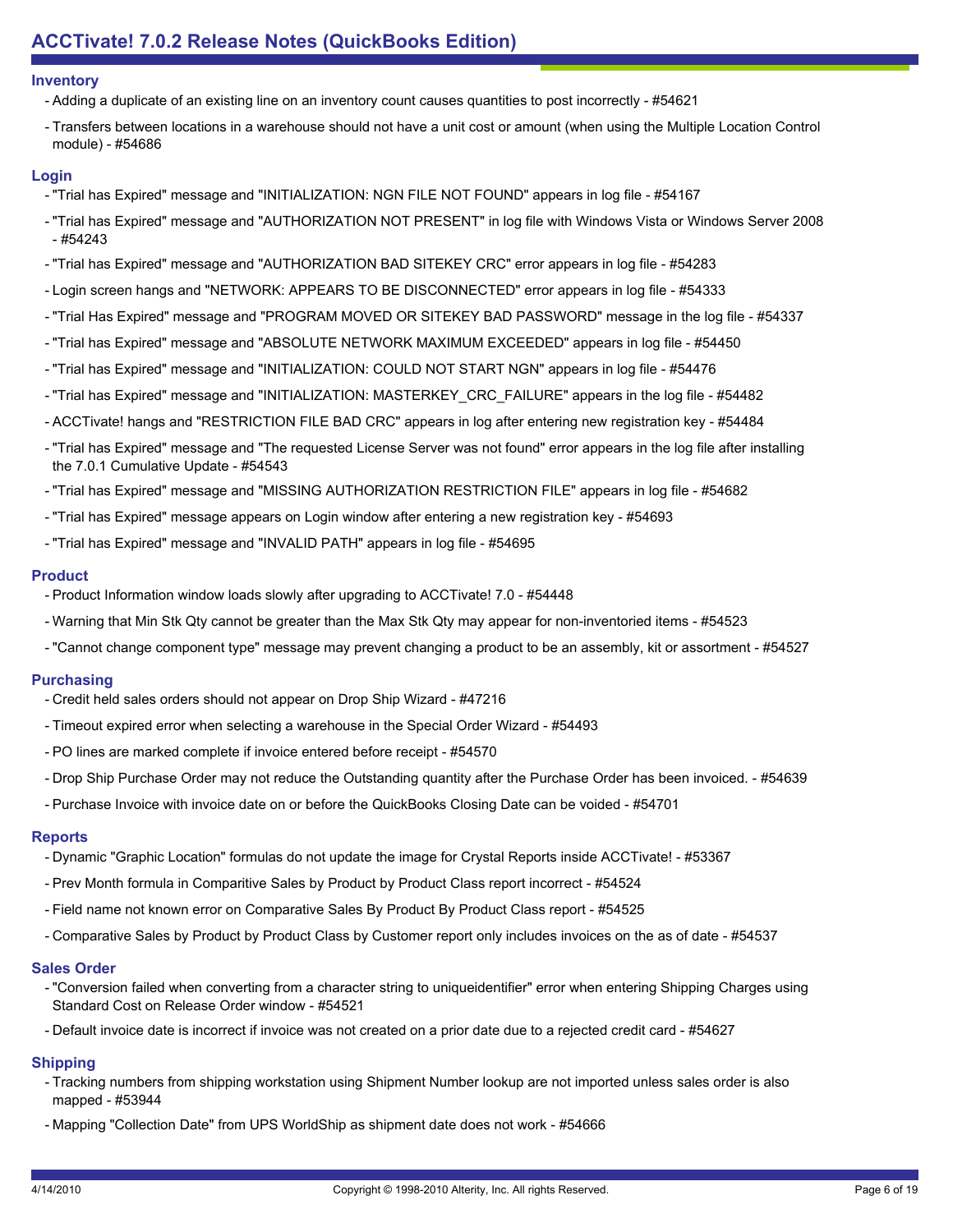## **Shipping**

- Sales Order Workflow status is not set to Shipped when using Packaging Manager with Shipping Workstation unless Order Number is mapped - #54668
- Shipments are not automatically packaged for new EDI trading partners #54672

## **Shopping Cart**

- Error in Popup menu at Preview screen of Import Web Orders #54660
- "Item cannot be found in the collection" error when importing sales orders #54711

## **Synchronization**

- Invoice appears with credit balance that increases after each synchronization #49566
- Duplicate key error may occur after merging vendors in QuickBooks #54507
- Closing date issues related to old inventory receipts after creating or voiding a purchase invoice #54526
- There was an error when saving a DataExtDef, named "ACCTivate" error may appear during synchronization #54610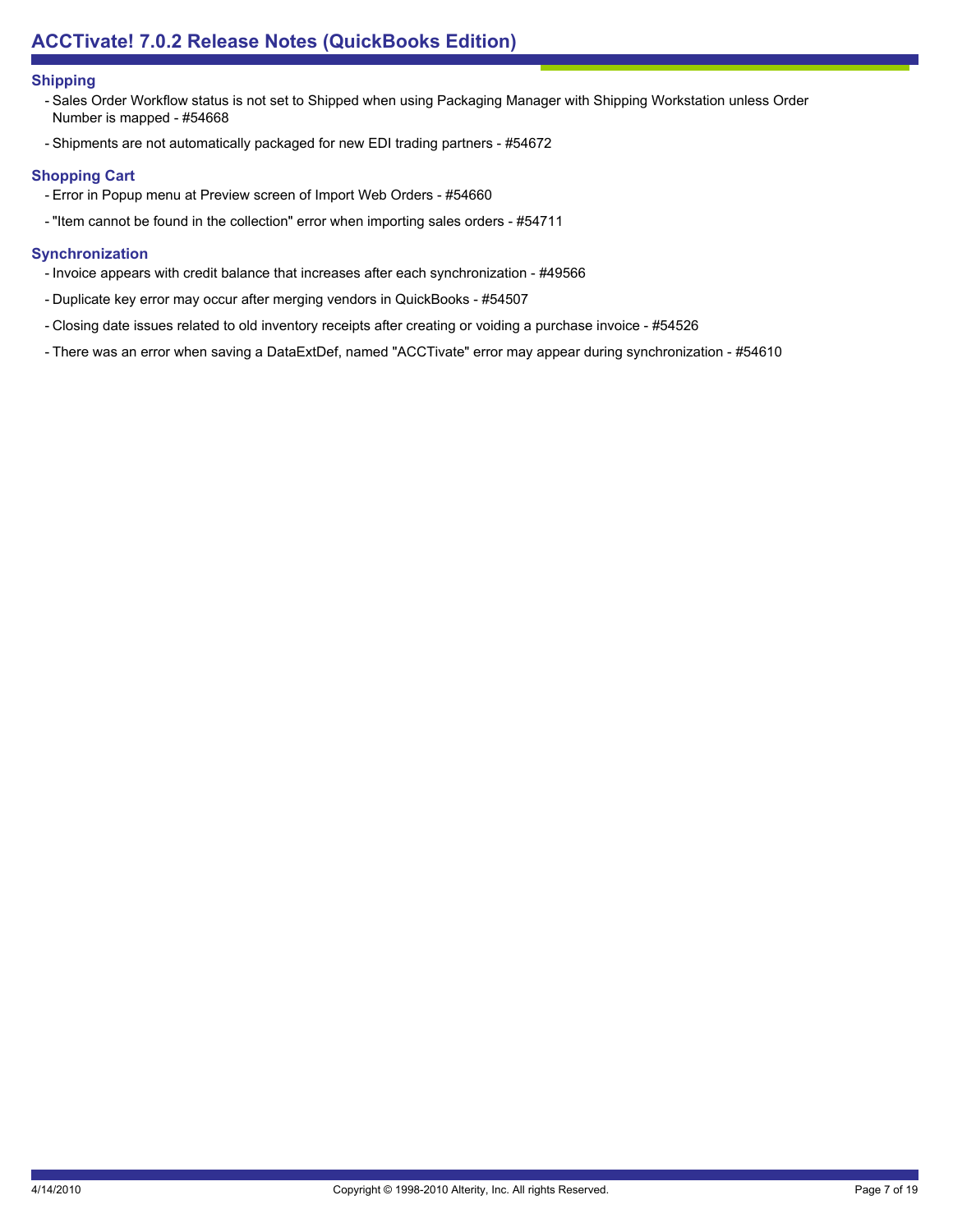- Undo on Business Activity should remove any emails 'dragged' since last save #54366
- "Multiple-step operation ..." error received when adding website as a related item on Business Activity. #54451

## **Configuration**

- QuickBooks Class Name does not appear in the Branch section until clicking on the Branch name in the list #53724
- Cannot clear the default warehouse for a Branch in Configuration Management #54411

## **Create Company**

- Create Company Wizard hangs while clearing QuickBooks Inventory. #54331
- Inventory Balance Adjustment journal is not created for inventory value adjusted to zero in QuickBooks #54459

## **Customer**

- Creating new Customers may return Timeout Expired errors #54357
- Branch may appear blank after upgrading if multiple branches were configured with same A/R account #54371
- "Object variable or With block variable not set" after clicking "View Customer" on Invoice/Credit Memo window #54458

## **Dashboard**

- Clicking Undo on Dashboard in Edit mode with any maximized ACCTivate! form causes run-time error - #54135

## **Email**

- Users (with permission) can delete email messages that they sent from the list on the Email tab - #53898

## **General**

- Icon bar allows items that users do not have permission to access to be added - #54370

## **Help**

- F1 does not open help files if no windows are open - #54396

## **Installation**

- Uninstalling ACCTivate! may result in a Faulting Application error #54195
- Trial has Expired message and "SITE KEY FILE HAS BEEN MOVED" error in log after upgrading to ACCTivate! 7.0 #54260
- Unique index constraint error during upgrade if duplicate entries exist for EDI Additional Information #54326
- ACCTivate! 7.0 Cumulative Update does not include all component files #54327
- Unique key constraint violation if more than one carrier is marked as default for an EDI trading partner #54328
- ACCTivate 7.0 upgrade may remove all registration information. #54335
- "Access is denied" error on the file crp32002.ngn may occur during update #54336
- CrypKeyCOM7.dll is not included in ACCTivate! 7.0 Workstation installer #54342
- SQL Server 2005 Backwards Compatibility installer is not included in ACCTivate! 7.0 updates #54352

## **Inventory**

- "Maximum stored procedure, function, trigger, or view nesting level exceeded (limit 32)" error may occur when posting an inventory transfer - #54343
- "The multi-part identifier ls.GUIDProduct could not be bound" error when printing count sheets #54361
- Inventory receipt journal entry is not updated when a purchase invoice is posted at a different unit cost #54392
- Lot/Serial Number is required message when posting inventory receipt with cursor in last row #54408
- Inventory transfer in one warehouse may not balance if other transactions exist in the warehouse on the same transaction date - #54421
- Unit cost may be incorrect if multiple lines for same product are entered in a single Inventory Adjustment session #54424
- Inventory transaction quantities for sales invoices may be incorrect for product using FIFO or LIFO cost method #54483
- Products may not appear on inventory count sheet if quantity from last count matched the on hand quantity #54485

## **Login**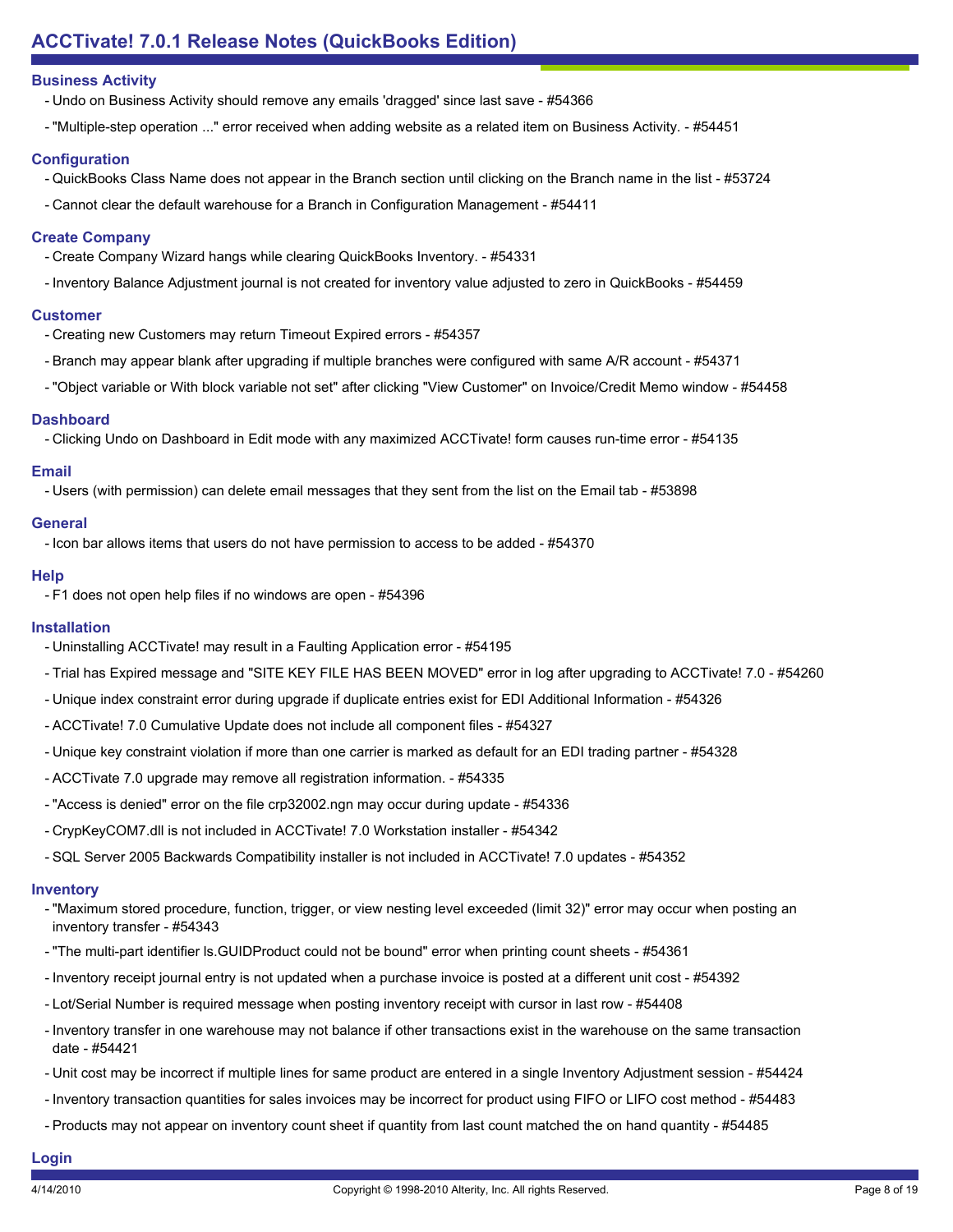#### **Login**

- Login screen may not display when using remote desktop applications (e.g. Citrix) - #54297

- No exception appears in log file when "Unable to log into database server" message appears when launching ACCTivate! -#54339
- Provide clear message if license service is not running on server #54377

#### **Purchasing**

- "Invalid procedure call or argument" error when changing Supplier on a saved purchase order #54053
- Warehouse drop-down is not sorted by Warehouse Description on the Special Order Wizard #54317
- Invalid use on Null error may occur when creating Purchase Invoice for a Drop Ship PO #54360
- ACCTivate! may hang when creating a Purchase Invoice if cost doesn't match original receipt for FIFO or LIFO products -#54391
- "Amount" column on Purchase Invoice detail is always blank #54420

#### **Reports**

- Special Order only items should only appear on the Stock on Hand and Inventory Valuation reports when there is stock on hand - #54454
- Shipment Detail report does not appear in the Packaging/Shipping Reports list #54397
- Sales Invoice Summary Chart on a Dashboard should not have 'ALL' selection #54429
- "Days of Cover" column labeled wrong in Monthly Inventory Demand report #54470

## **Sales Order**

- "Conversion failed when converting from a character string to uniqueidentifier" error may occur when creating invoice with shipping charges - #54338
- Provide warning instead of blocking inactive products on sales orders, purchase orders and business activities #54385
- "Operation is not allowed in this context" error when creating invoice #54423

## **Shipping**

- Primary Key constraint error during upgrade if the same carrier exists for multiple Trading Partners - #54325

## **Synchronization**

- Clarify "Insufficient permission level to perform this action" message during Journal synchronization if current user cannot view journals in QuickBooks - #54447

## **User Interface**

- Toolbar shortcuts (ie Ctrl+E) may not work when multiple windows are open - #54426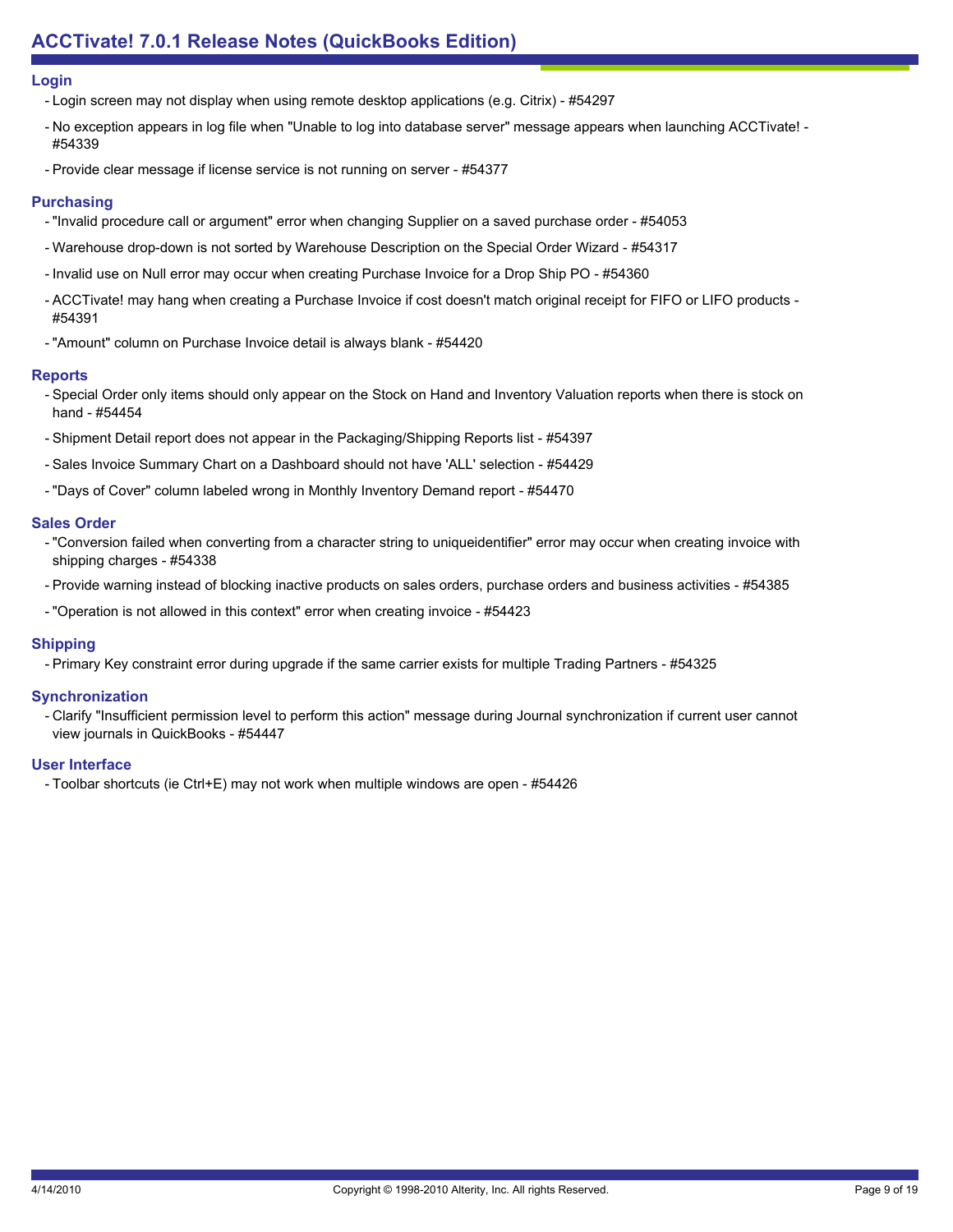- Custom Related Item types with web links #2
- Ability to create a new Business Activity by copying an existing Business Activity #23924
- Customer Popup notes displayed when adding a customer to the Related Items or loading an existing Business Activity related to a Customer - #42199
- Ability to filter Business Activity Review on Opened date #44177
- Link a credit memo in the Related Items section of a business activity #46201
- Provide confirmation after pressing the Undo button, before reverting back to last saved version #49069
- Link to an inventory transaction in Related Items section #51773
- Ability to group records on any field in Business Activity Review #53149
- Include Custom Fields in Business Activity Review #53150
- Extend auto-refresh options on Business Activity Review #53392
- "View Product" button to drill-down to selected product from Materials tab #53570
- Business activity billing wizard displays an error if Default Ship Via is longer than 15 characters #33275
- Cannot create sales quote/order from a Business Activity linked to a Customer Ship-To Location #34339
- Clicking the Billed checkbox on the Materials tab causes ACCTivate! to crash #44016
- Cost-based prices are not updated when changing the warehouse on the Materials tab #48639
- Date filters are lost when changing the Activity Type or Status filters in the Business Activity Review #51762
- "Application uses a value of the wrong type for the current operation" error when creating a Sales Quote from a Business Activity - #51814
- Business Activity Scheduling crashes when re-assigning Business Activities to other users #53055
- Error in Business Activity when adding location with same customer number. #53092
- Unhandled Exception may be received when Business Activity is saved after same Business Activity is modified by other user. - #53196

## **Business Alerts**

- Reorder function to generate purchase orders from items on the Inventory Mgmt tab #23863
- Purchasing Management option to view "Pending Purchase Invoices" that have been saved, but not posted #48526
- Reorder Proof reports for selected items on the Reorder function of the Inventory Mgmt tab #53475
- "Open Special Order POs" filter on Purchasing Mgmt tab #53910
- Inventory Mgmt tab does not include quantities from unposted Inventory Assembly sessions #42589
- Vendor fields on Inventory Mgmt tab are visible for users that do not have permission to view "Product Vendors" #52541
- Sorting the Reminders list on the Note or Description field causes a run-time error #53014
- Inventory Management Tab suggested quantity does not include minimum order quantity #53691
- Warehouse filter on Inventory Management tab should display "ALL" when showing items from all warehouses #53692

## **Configuration**

- Default warehouse for special orders for each branch #52959
- Change references of "Handheld" to "Mobile" in config manager #53576
- Duplicate product classes can be created #34447
- Product Class IDs should not allow Line Breaks #40703
- Business Activity Type configuration "Include" boxes don't work unless you first save the new Type first #42596
- Loading User Permission config panel is extremely slow #50963
- Duplicate custom fields can be saved for the same entity #51572
- Cursor switches to another report after adding a parameter #51929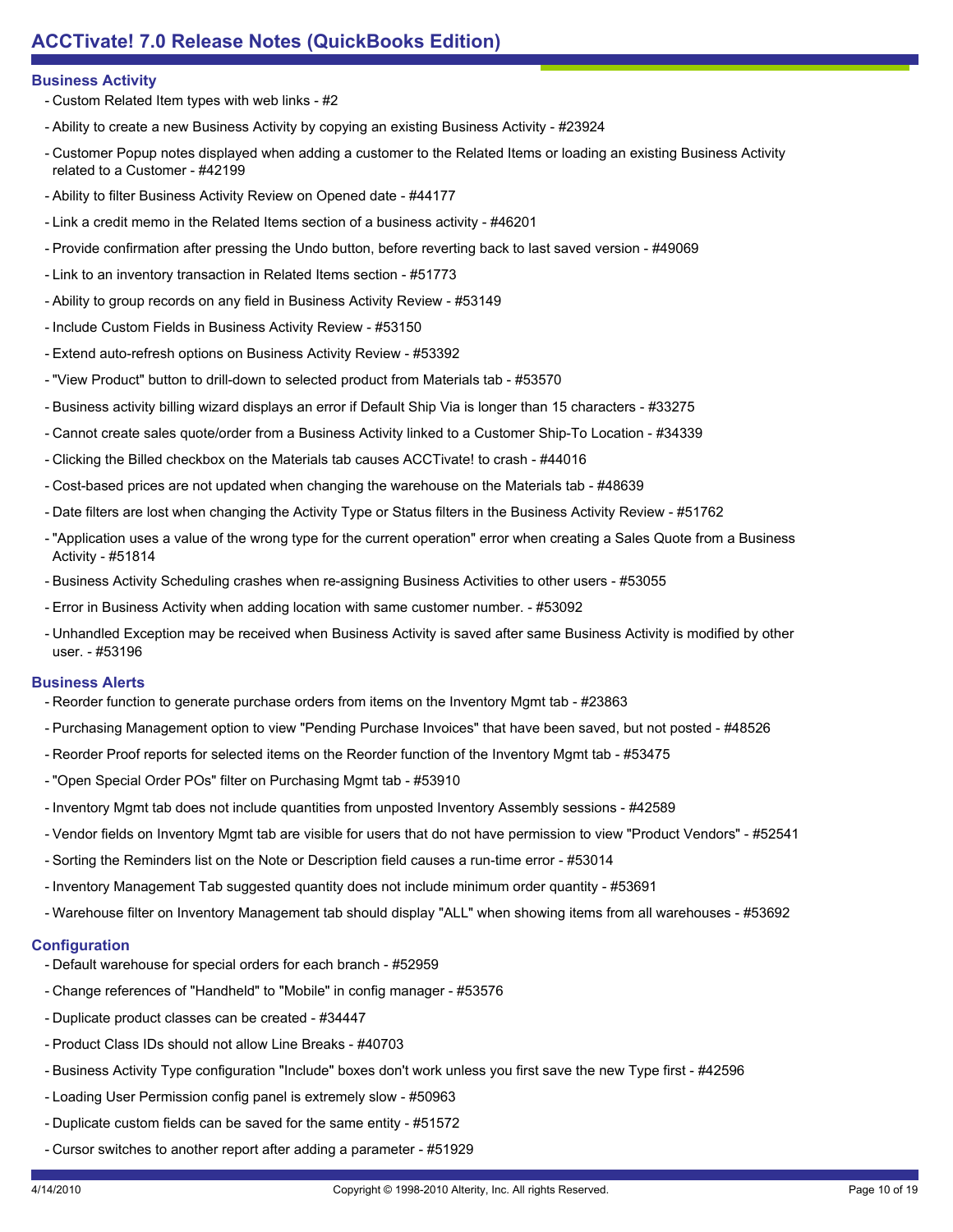## **Configuration**

- Cannot change "Print backorder on invoices" option from All to None or First #53146
- "Row handle referred to a deleted row or a row marked for deletion." when removing custom field #53153
- View Invoice Option in Configuration Manager has wrong user default setting #53415
- Changes to the default warehouse for a branch don't take effect until ACCTivate! is restarted #54095
- Adding Business Activity Type may return "Cannot insert the value NULL into column..." Exception #54256

#### **Create Company**

- Clear inventory quantity/value in QuickBooks during Create Company wizard #28967
- Import QuickBooks Item Groups as Kits #29990
- Consolidate multiple product classes during Import QuickBooks Data wizard #51301
- Import inventory assemblies from QuickBooks #51909
- Use current company file open in QuickBooks instead of prompting for Company ID and QBW path #52024
- Prompt to choose which Cost Method to use for items imported from QuickBooks #52950
- Option to consolidate multiple warehouses during Create Company wizard #53103
- Option to consolidate multiple branches during Create Company wizard #53104
- Option to convert QuickBooks Item Hierarchy into Product Type list in ACCTivate! #53117
- Option to convert QuickBooks Item Hierarchy into Sales Category list in ACCTivate! #53122
- "Create New Company" moved from File menu to Company drop-down on Login window #54307
- SQL Server database name cannot contain a comma #49982
- Run-time error when attempting to create a new ACCTivate! company with an unregistered copy of QuickBooks #53050

## **Custom Fields**

- Checkbox custom fields should default to un-checked #33542
- Custom Field "Caption" allows for 50 characters but only shows 15 characters properly #51985
- Custom Field Label may be partially cut off when long Label name is created. #53249
- "Unable to bind to field or DataMember" error when attempting to view Custom Fields for a purchase order line #53971

## **Customer**

- Customer List reports #23889
- Option to include open sales orders and unbilled time/materials from business activities when calculating a customer's credit status - #32085
- Display Customer Popup notes when loading the Customer Information window #33417
- Customer lookup by the Customer Self Service Login #52530
- Last four digits of Credit Card visible for users with access to "Credit Information", but not "Credit Card Information" #53114
- Add collection day trend to customer screen, credit tab #53166
- Support for multiple reports linked to the Print toolbar button on the Customer Information window #53310
- Balance of a customer refund may be incorrect if you void the related credit invoice #44952
- Aging reports may include some invoices in more one than aging group #46047
- Branch may not save properly if more than one branch exists with the same A/R account #51855
- "Look for" filter on Products tab is lost when moving back and forth to other tabs #52591
- Colons should not be allowed in customer or job names #52882
- Trading Partner on EDI tab remains from previous customer #53467

# **Dashboard**

- Dashboard with management information - #50321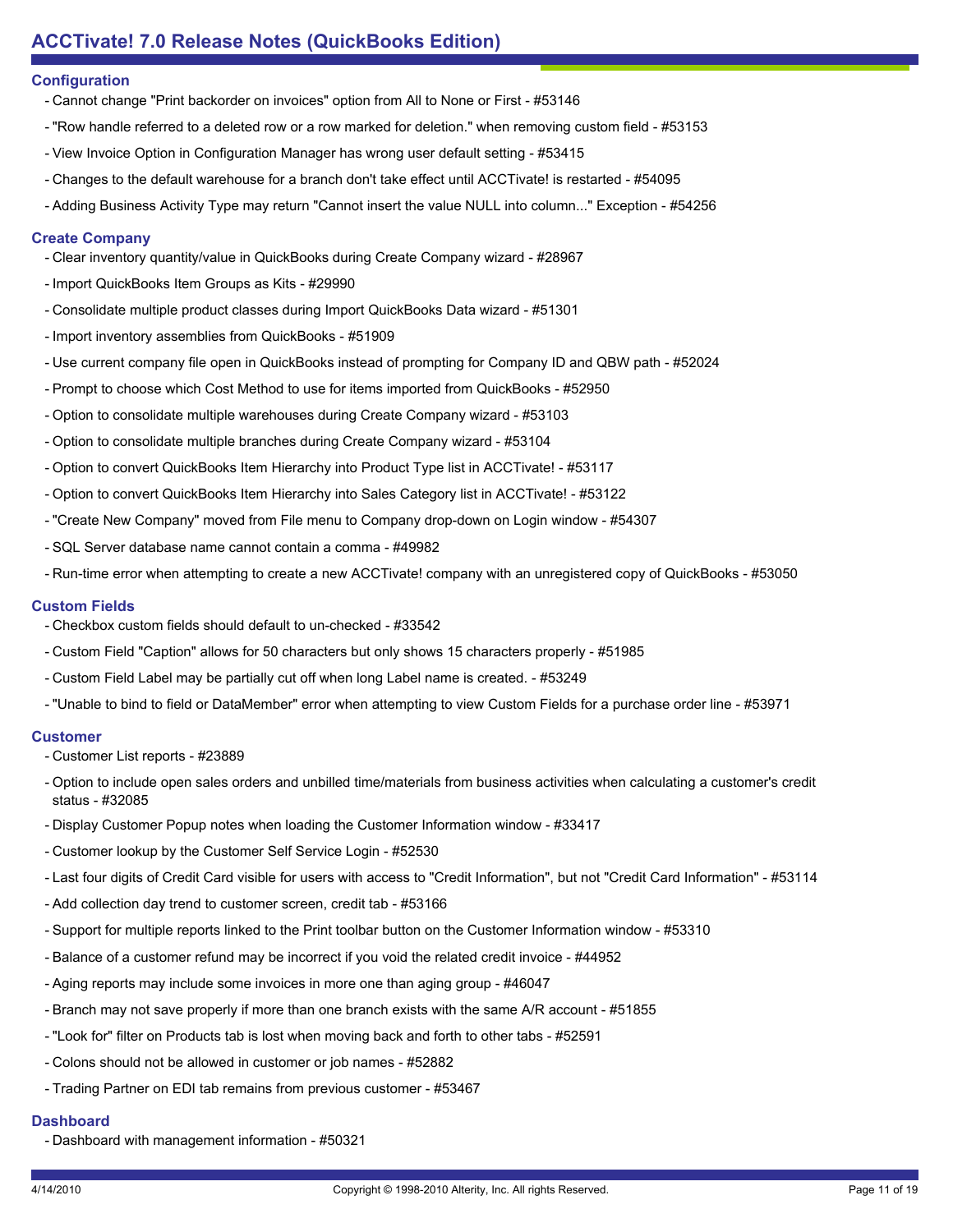## **Dashboard**

- Top N Sales Invoice Summary by Customer, Customer Type, Product Class, Product ID, Branch, Salesperson or State -#53078
- "Startup Option" for each user to "Open Dashboard Automatically" #53410
- Sales Invoice Summary by Period #53897
- Sales Invoice/Credit Summary Chart by Product Class, Salesperson, State, Branch, Customer Type or Marketing Code -#53957
- Sales Quote/Order/Credit Summary Chart by Product Class, Salesperson, State, Branch, Customer Type. Marketing Code or Status - #53985
- Lost Business Summary Chart (Canceled Quotes) by Reason, Product Class, Salesperson, State, Branch or Customer Type - #54178
- Lost Business Summary by Period (Canceled Quotes) #54179
- Business Activity Volume Chart by Type, Code, Priority, Status and Assigned #54215
- Top N Open Business Activities (Detail) by Due Date #54216
- Business Activity Volume by Period #54217
- Top N Customer Balance Summary by Customer, Customer Type, Branch, Salesperson or State #54218
- Top N Overdue Invoices (Detail) by Balance or Due Date #54219
- Top N Customer Payments (Detail) by Date or Amount #54220
- Top N Vendor Balance Summary by Vendor, Vendor Type or State #54221
- Top N Inventory Value Summary by Product, Product Class, Type, Sales Category or Warehouse #54222
- Top N Sales Quotes/Orders/Credits (Detail) by Total Amount or Requested Date #54224
- Sales Order Summary by Period #54227
- Top N Sales Quote/Order/Credit Summary by Requested Date #54272
- Inventory Value Summary Chart by Product, Product Class, Type, Sales Category or Warehouse #54309

#### **Database Maintenance**

- Improved error message if database is in use when a restore is attempted #49023
- Function to view current database information, size and statistics #53500
- Error 1AD when backing up from a workstation running a 64-bit version of Windows #53519

## **Demo Company**

- Prices for product E10 are invalid - #54058

# **Email**

- Drag and drop an email message from Outlook to any Email tab in ACCTivate! (while in Edit mode) #35205
- Scrollbars don't work in Body field on Message Templates window #52538
- Body of email message report may print very small if Courier font is not supported by printer #53445
- Email message may print on second page if message body is more than a full page in length #53446

# **General**

- Reminder when ACCTivate! database has not been backed up in a week #23955
- Screenshots included in exception reports sent to Alterity #51793
- "Open Log Directory" function on Email ACCTivate! Log window #52118
- Default transaction date does not update automatically if you leave ACCTivate! open overnight #39922
- Error 80040C82 while backing up database if sufficient disk space does not exist on server #51547
- "TRUNCATE\_ONLY is not a recognized BACKUP option" received when backing up using SQL Server 2008 #53046
- ACCTivate! continues with login even if database upgrade fails #53992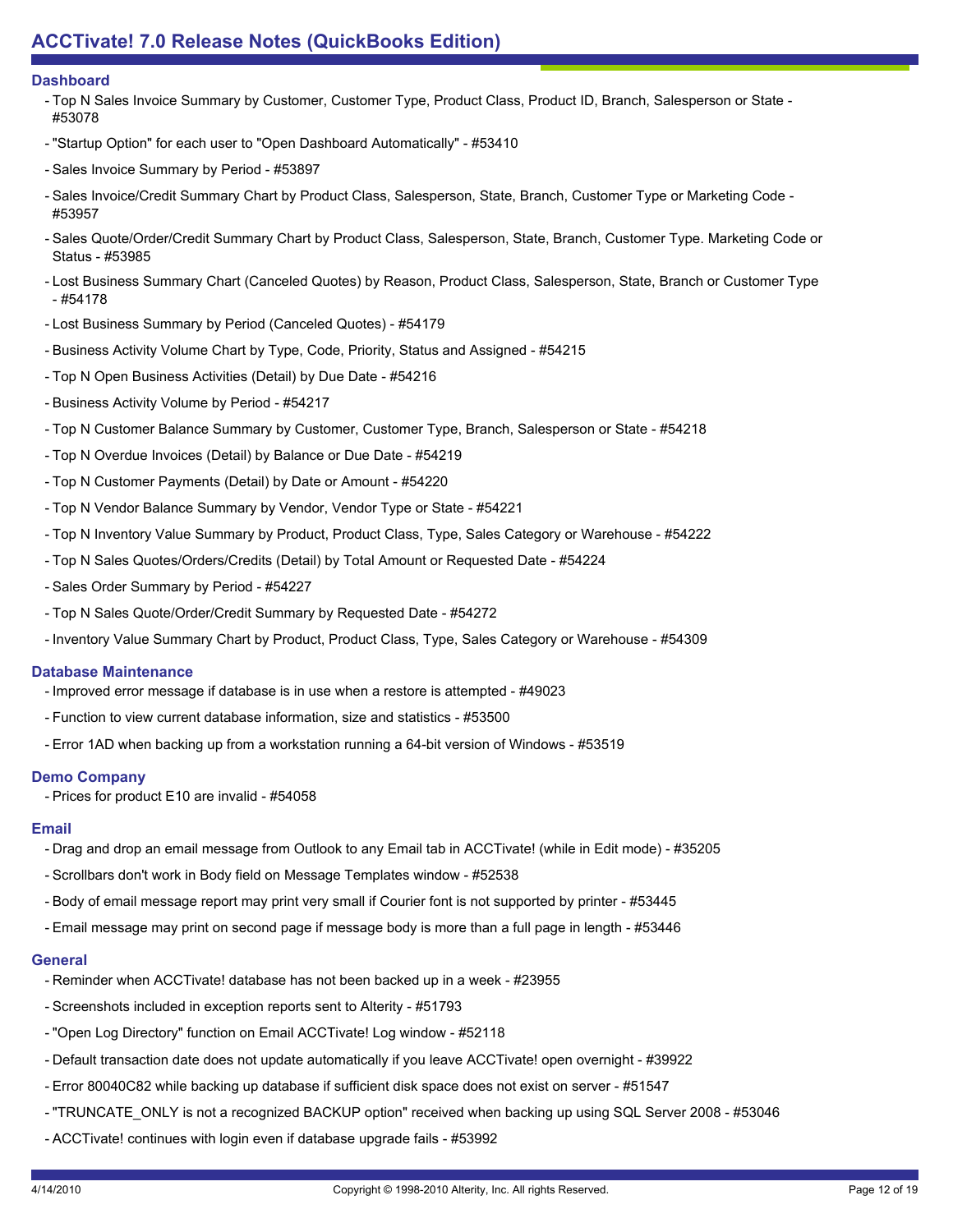#### **Import**

- Import / update Customer Product IDs from an Excel spreadsheet or CSV file - #49948

- Option to import or update the Inner / Outer Pack Qty for products using Import Data (Excel) function #52873
- Option to import or update the "Variable" flag for components using Import Data (Excel) function (with the Variable Batch / Build module) - #52929
- "Could not open [file name] for writing" error if unsupported characters exist in column names #35877
- Changing cost method to FIFO or LIFO by using the Product Import doesn't set the cost layer properly for existing inventory -#48030
- "Quantity received is zero for Product ID" during lot number import if quantity is zero for any lot numbers #51779
- Branch ID and Ship To Comment appear twice in mapping list on Customer Import #51979
- Customer Ship-Tos are not marked as "Default" for customers created by import #52061

# **Installation**

- Compatibility with Microsoft SQL Server 2008 #52790
- Support for Primary Installation running on Windows Server x64 (64-bit) #53019
- Include SQL Server 2005 Service Pack 3 for new ACCTivate! installations #53335
- Problems related to Windows security and initialization of the 30 day license #47490
- "Error 53 occurred when trying to run ...Crystal11.exe" error when opening ACCTivate! #51867
- Error 112 may occur during component updates if there isn't sufficient disk space #52032
- No information is provided when ACCTivate! workstation components cannot be installed successfully #52082
- Installation on Intermec devices returns error 404: File not found #53250

# **Inventory**

- Workflow status for unposted inventory assemblies #28962
- Option to use Standard Cost for non-inventory, labor, shipping and other charges to be rolled into an assembly #32470
- Option to use Standard Cost as COGS for non-inventory, labor, shipping and other charges to be used for sales orders -#38674
- Press the ENTER key to move to the Product ID on the next line of the Inventory Receipt function #43153
- Data views to support demand reports (Monthly and Weekly) #45657
- Terminology change from "Assortment" to "Assortment / Matrix" #52071
- "As of" date filter for Inventory Cost Layer report (FIFO/LIFO) #52892
- Include transaction date in insufficient quantity on hand warning when posting an inventory assembly #53063
- Support for multiple Work Order forms for unposted Inventory Assemblies #53098
- New "Work Order" form for unposted inventory assemblies #53100
- "Production Workflow Status Change" function to update the Workflow status of an Inventory Assembly #53124
- Support for scanning a bar-coded PO number and F4 as a shortcut to show the PO lookup window #53441
- Keyboard shortcuts for toolbars on all inventory transactions #53489
- Automatically create new "transaction" when opening a new inventory session #53490
- Ability to re-size / maximize all inventory transaction windows #53491
- Select multiple rows for deletion on the Inventory Receipt function #53548
- Include yield and variance on Inventory Assembly report for Variable Build/Batch items #53682
- TransactionID in INVTransaction data view for inventory transaction reports #53686
- New "Work Order" terminology for inventory assembly transactions #53690
- AssemblyQuantity in INVTransactionDetail view for original component quantity for variable build/batch items #53885
- StandardCost column in the ProductWarehouse data view for products using the "Standard" cost method #53909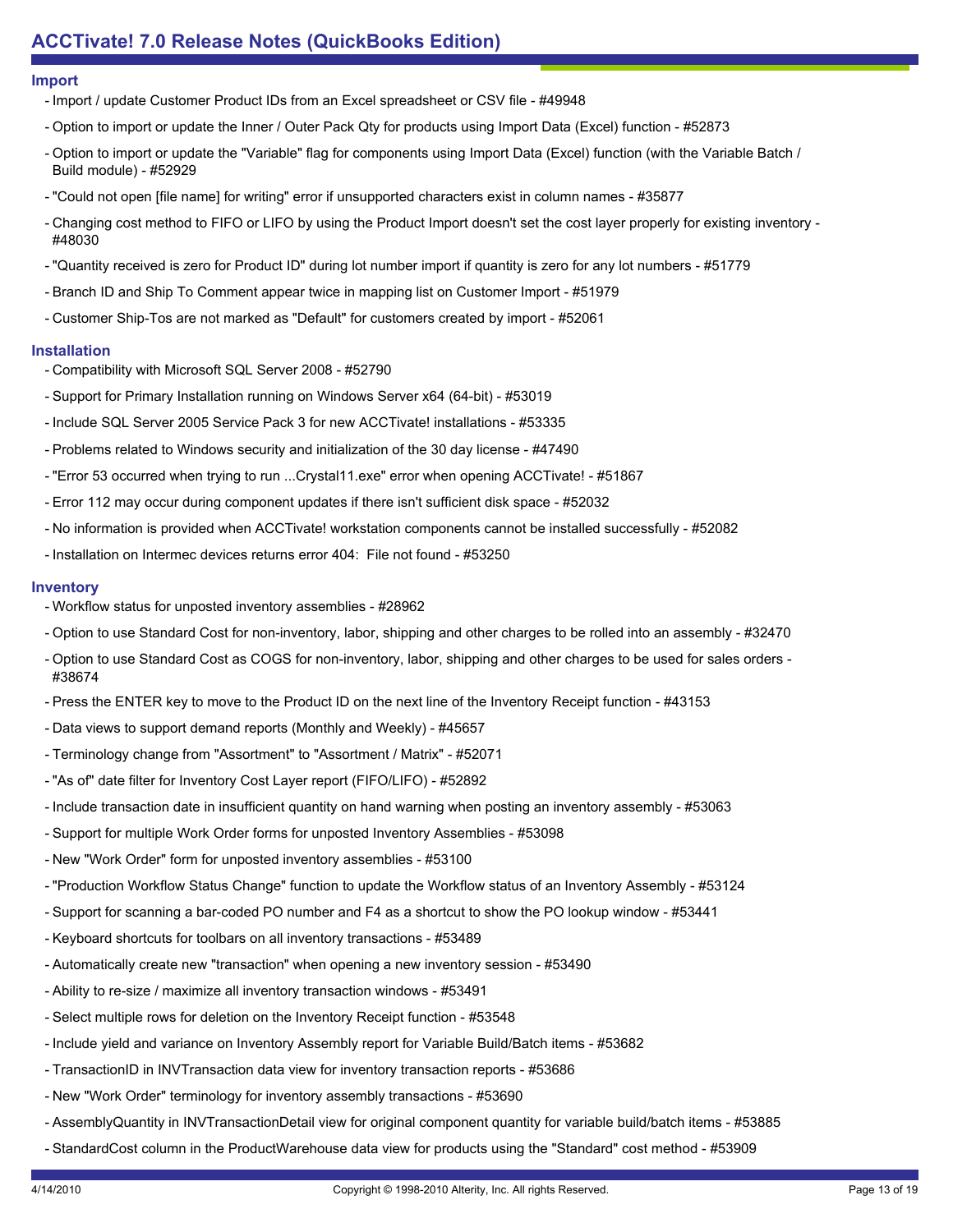## **Inventory**

- Inventory Analysis Report - #53920

- Re-calculate Quantity and Value of Inventory Balance Adjustments when subsequent transactions are entered on or before the adjustment date - #54039
- "Multi-step OLE DB operation generated errors" error when entering information on third line of an Inventory Receipt for a lot/serial-numbered product - #38462
- Cannot create Inventory Assembly if Product ID length exceeds 25 characters #44307
- Multiple Step Operation error when entering an Inventory Transfer for a lot/serial number with an expiration date #45668
- Posting an inventory transfer of a product from one location to the same location results in an "Maximum stored procedure, function, trigger, or view nesting level exceeded (limit 32)." error - #47730
- New inventory transactions may use an existing session number if the "High" number in configuration management has been reached - #52033
- Products with no variance should not be removed from the inventory count after posting #52072
- Inventory Count Sheet may contain duplicate lines for lot or serial-numbered products when using the Multiple Location Control module - #52878
- Reference for lot/serial numbers may be cleared after processing an Inventory Adjustment #52932
- "Unit Cost" may be incorrect in the Lot/Serial drop-downs when using the Average Cost method #52993
- Lot/Serial Number should not be required for Balance Adjustments unless product uses the Actual Cost method. #53109
- Support changes to Cost Method when entering back-dated or voiding transactions #53110
- Invalid Locations of a Lot/Serial controlled product may be available for selection on a Sales Order. #53136
- Inventory Balance Adjustment may not adjust value to \$0.00 when changing quantity to zero for lot or serial-numbered items using the standard cost method - #53147
- Negative inventory receipt creates a new FIFO cost layer instead of using an existing cost layer #53169
- Additional lines added to an inventory count may not get included when the count is posted #53215
- COGS Adjustment transaction may get created for products using the Standard cost method #53222
- Old, posted sessions may appear in drop-down after deleting an inventory session #53268
- Cannot enter full 50 characters for Lot Reference on Inventory Assembly window #53447
- "Conversion failed when converting from a character string" error may occur when selecting a PO on the inventory receipts function - #53555
- Vendor field only displays first 15 characters on Inventory Receipts function #53639
- Unable to select the GL Expense Account on an Inventory Issue by tabbing through the fields. #53654
- Product's Last cost is not updated by Purchase Invoice #53661
- Balance adjustment for lot-numbered items do not default to correct quantity on hand as of the transaction date #53701
- Transaction lines from original PO remain after changing PO number on an Inventory Receipt #53765
- Primary warehouse location does not appear for components on an Inventory Assembly until you click on the row in the grid (with the Multiple Location Control module) - #53768
- Overflow error may occur when opening an existing inventory session #53769
- Unit Cost should not appear on Lot or Serial #s tab unless using the Actual cost method #53843
- Inventory Transaction with Transaction Date prior to QuickBooks Closing Date will allow the User to Post the session. -#53855
- Additional FIFO layer records for Balance Adjustment do not include the Warehouse Location #54024
- FIFO layers are selected by layer number as opposed to transaction date #54028
- Back dated Inventory Issue may not correctly pull Cost for an Actual Lot product. #54051
- Backdated Transaction for FIFO Product may use incorrect Cost. #54076
- Positive quantity Inventory Adjustments should use most recent Layer when using the FIFO/LIFO cost method #54158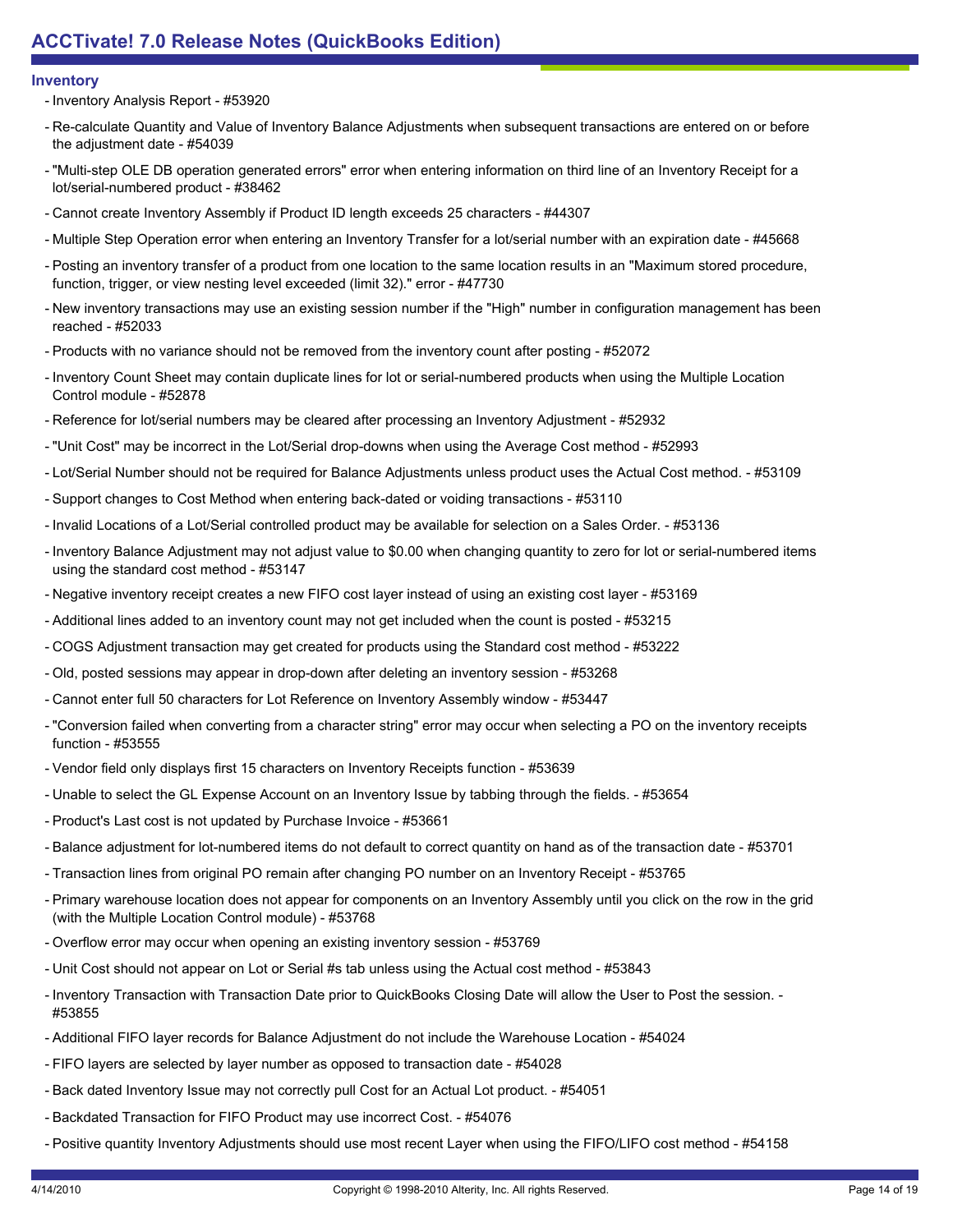## **Login**

- Refresh style of Splash / Login window - #52791

- "Trial has Expired" message may occur if a user doesn't have permission to create files in the ACCTivate! folder #40770
- New user can be created with a blank user ID #52075
- ACCTivate! doesn't show in taskbar until after login #52214

## **Lookup**

- Date fields in look up windows are not wide enough to properly display dates - #40249

## **Product**

- Support for multiple reports linked to the Print toolbar button on the Product Information window #38676
- Keywords field in Product data view for reports #45129
- Display Type 'Return' for customer returns / credit memos #51883
- Total "Outstanding" quantity for sales and purchase orders on History tab #51903
- Management Cost (MgmtCost) in ProductWarehouse data view for reports #52009
- Item Type field in Product data view for reports #52014
- ProductID in ProductSupplier data view for reports #53148
- Allow changes to Product Class ID in Configuration Management #53200
- Product Information report including information on an individual product #53311
- Set Item Type to Inventoried by default for new products #53371
- Cancel option when closing the Product Information window while in Edit mode #53431
- "Drop Ship" and "Drop Ship PO" labels on History tab for drop shipments #53913
- ProductID, ProductDescription, SubstitutionID and SubstitutionDescription in ProductSubstitutions data view for reports -#54310
- ExternalDocument field in Product data view for reports #54311
- An assembly that is also a component of another assembly should show both the "Assy" and "WIP" columns #45400
- Warning that "Warehouse is Required" when saving an Inventoried item or a Non-Inventoried item with the Standard Cost method - #48165
- "Bookmark is invalid" error when changing the warehouse on the Components tab #49272
- Products should not be able to be switched to kits or assortments if there is stock on hand #51126
- History tab does not show changes to the original price on a Purchase Order #52048
- Purchase Orders are not displayed on History tab for users with "Restrict Access by Salesperson" permission enabled -#52966
- Completed sales orders with a zero quantity are not marked as Completed on History tab #52976
- History, Transactions and Activities tabs are not cleared when using the Copy Product function until the new product is saved - #53000
- Product Lookup does not include all options (ie Vendor Product ID) after adding items to the Components tab #53035
- "Either BOF or EOF is True" error when using the Copy Product function #53040
- Standard Cost may not be locked when there is stock on hand for the warehouse #53131
- Location and Reference Information on Lots tab is not updated after an adjustment or balance adjustment #53254
- Columns don't scroll properly on Vendors tab #53320
- Available, On Hand and Last cost should not appear on Components tab for Labor, Other Charges, Shipping and Non-inventoried items - #53792
- Only one sales or purchase order window can be opened from the History tab to prevent intermittent crashes #53820
- Timeout Expired error may occur when posting an inventory count #53904
- Bookmark is invalid error when changing sequence on the Components tab #53976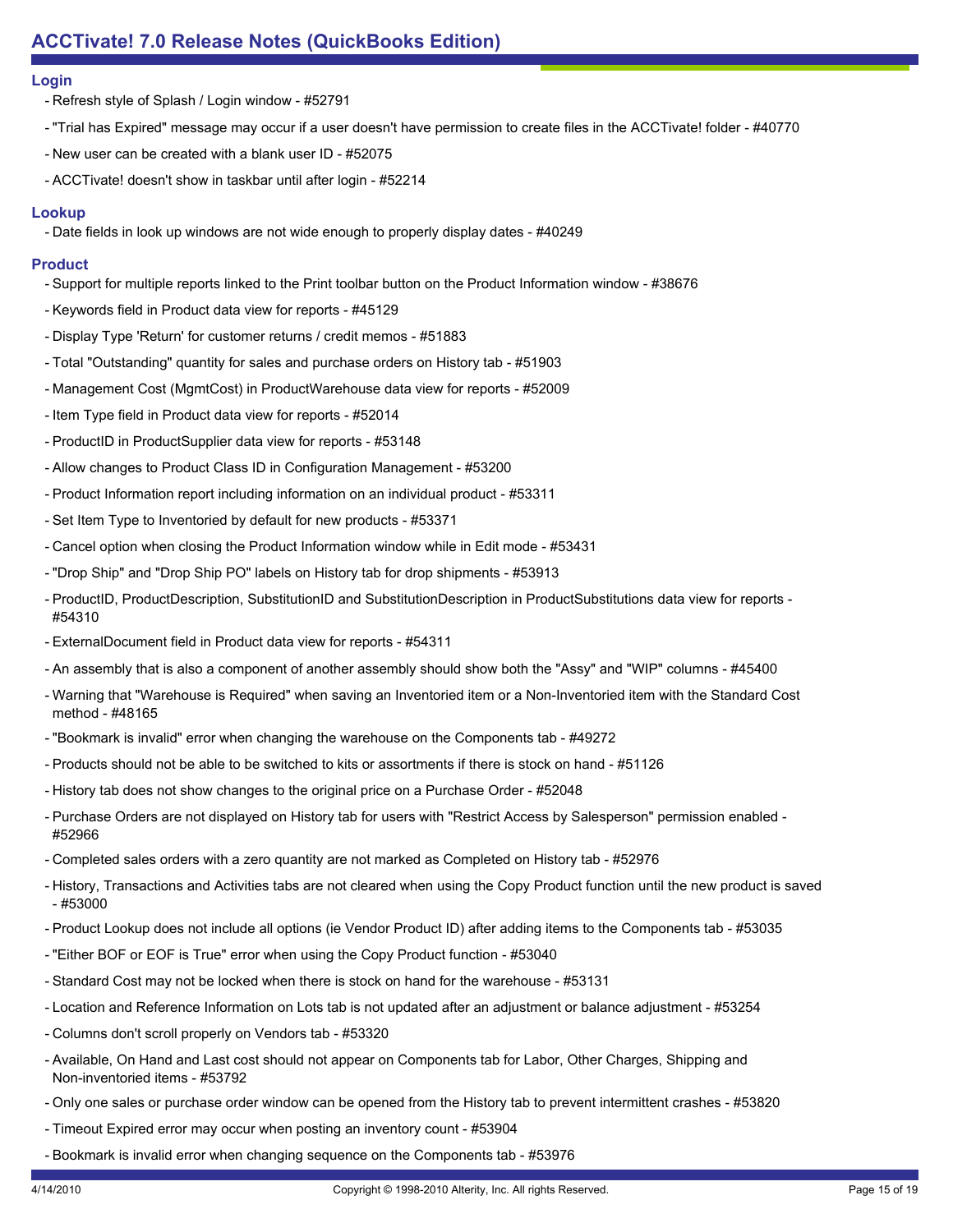## **Product**

- Multiple transactions on same day are not sorted in a logical sequence - #54137

# **Purchasing**

- User permission to allow purchase orders to be entered, but not issued #20328
- "Receive POs in Full" purchasing option to automatically populate outstanding PO lines on the inventory receipt #23871
- Toolbar button to create Purchase Invoice directly from a purchase order #23872
- Toolbar button on Purchase Invoice window to display the original purchase order #30889
- Special order purchasing wizard #39448
- Display total quantity received in Received column as opposed to the quantity received, but not billed #48960
- "Receive" toolbar button on PO window to initiate an inventory receipt #52133
- Warning when adding an inactive or discontinued item to a purchase order #52147
- Add "Select All" and "Deselect All" tool bar buttons to Drop Ship Wizard #52576
- Open Special Order Purchase Orders report #53176
- Provide confirmation after pressing the Undo button, before reverting back to last saved version on the Drop Ship Wizard -#53477
- Warning when posting an inventory receipt with a different cost when the purchase invoice has already been created -#53592
- "View PO" button on the Inventory Receipts toolbar #53746
- Use new Cost Offset Accounts as default GL Expense Accounts for non-inventoried items with Standard cost method -#53949
- POStatusDescription in PO data view for reports (e.g. "Issued") #54249
- Cancelling a line on a PO doesn't clear the amount approved for each line #27302
- Inactive warehouses should not appear in drop-down on Purchase Order window #28507
- Purchase order form shows "Missed Promise" when first opened. #28736
- "Multiple-step operation generated errors" message when saving a Purchase Invoice without selecting an A/P account -#32625
- Product drill-down button shouldn't appear for non-standard lines #38635
- "Req Price" in Drop Ship Wizard should update when a different vendor is selected #43694
- Drop ship wizard does not always select the best, estimated price for a PO #43696
- Voiding a purchase invoice sets the received quantity even if a receipt was not entered #44447
- GL Expense Account is not reset when changing the product ID on a Purchase Order line #51884
- Additional product label formats do not work from PO window #51983
- ACCTivate! may crash when attempting to view the Custom Fields for a purchase order line #51998
- Purchase order quanities incorrect after entering an inventory receipt with a negative quantity #52886
- PO line can be canceled even after quantity has been received #53435
- "Customer Name" column on Drop Shipment wizard should be labeled "Company" #53619

# **Quick Quote**

- Clicking "New" button on Quick Quote takes you to second line of the detail grid - #53623

# **Reports**

- Show drop-down list of choices for String parameter fields that are pre-defined in the Crystal Reports #34134
- Sales Demand reports to compare prior periods #40582
- Sales History reports to compare prior periods #45658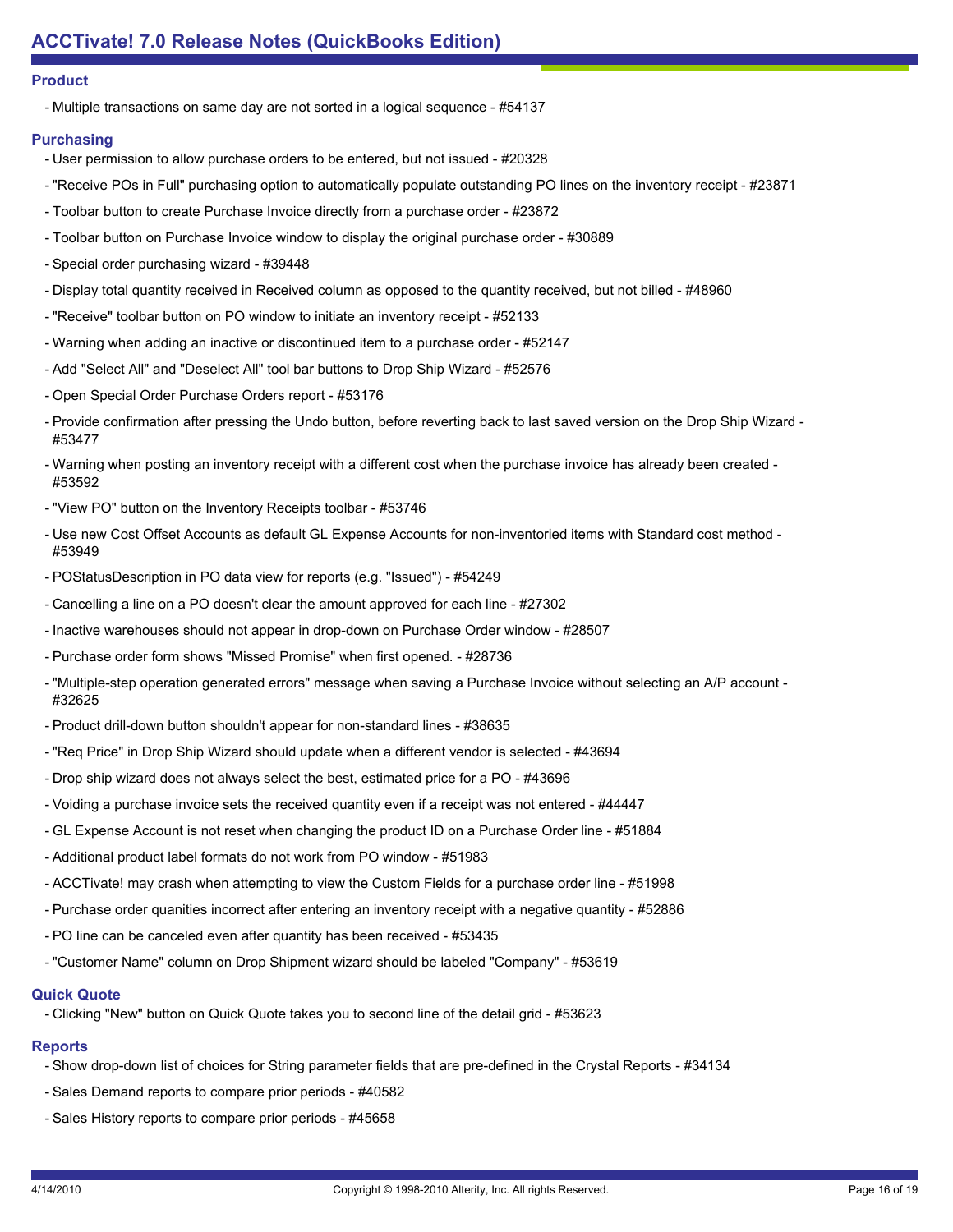#### **Reports**

- Ability to supply the current ACCTivate! user to Crystal Report parameters (\_CurrentUserID, \_CurrentUserName and \_CurrentUserSalespersonID) - #49176
- Report Selection Prompts window should stay open, so changes to the report filters can be made #52160
- Include GUIDCustomer, Status and Salesperson in CustomerEmailAddressList data view for reports #52874
- Support for Crystal Reports XI R2 #53368
- Inventory Overstock Analysis report #53508
- Inventory Monthly Demand Report #53919
- Common date filters for Reports (Today, Week-to-date, This Week, Month-to-date, This Month, Last Month, Year-To-Date, Before Today, Last Year Month-to-date and Last Year-to-date) - #53979
- Boolean report parameters don't work properly #32097
- Inventory Reorder Report does not include quantities from unposted Inventory Assembly sessions #42696
- "Field name is not known" error when filtering the Assembly Components report by warehouse #42697
- Margins may be too small on some standard reports for ink-jet printers #51766
- Bill of Materials report does not include Variable Batch / Build items #53076
- Incomplete Report Selections may return "The ) is missing" error when printing a report #53358
- Required "As of Date" parameters should default to "As Of" instead of "Equal To" #53598
- "Invalid use of Null" error when selecting a report containing a Selection Prompt without a Field #53601
- "Net Amount" columns in Product Class Summary may be incorrect if line discounts exist #53636
- Boolean report parameters don't default to the "All" Filter option #54300

## **Sales Order**

- Special Order line type #23975
- Invoice date should default to prior invoice date when re-creating a voided invoice #30562
- Prompt to update quantity on PO when changing quantity on a drop ship sales order line #38058
- Warning when adding an inactive or discontinued item to a sales quote or sales order #49173
- Include Payment Method in Invoice data view for reports #53037
- Option to exclude backorder quantities from other sales orders when scheduling a sales order #53212
- Comparative Sales by Product by Product Class by Customer report #53921
- Comparative Sales by Product by Product Class report #53922
- Prompt to add warehouse when product is not stocked in the default warehouse for the selected branch #53947
- OrderStatusDescription in Orders data view for reports (e.g. "Scheduled") #54248
- Copy Order function is not calculating scheduled and backordered quantities #28845
- Printed flags don't get reset after copying an existing sales order #30844
- Ship Via on the sales order cannot be cleared #36486
- Kits on a copied sales order may not have the correct component list if any changes have been made since the original order - #44821
- Credit Memo does not schedule non-standard items #47178
- Quantities on credit memo invoices are not correct unless you tab out of the quantity ordered field #48776
- "Syntax error converting from a character string to uniquieidentifier" after clicking the "Refresh Prices" button on sales quote -#51917
- Sales order reports may duplicate lines if duplicate records exist on the Product IDs tab of Customer Information #52050
- Quantity for additional lot numbers may exceed total scheduled quantity on sales order #52178
- "Application uses a value of the wrong type for the current operation" error when creating an invoice for a product with a long product ID - #52181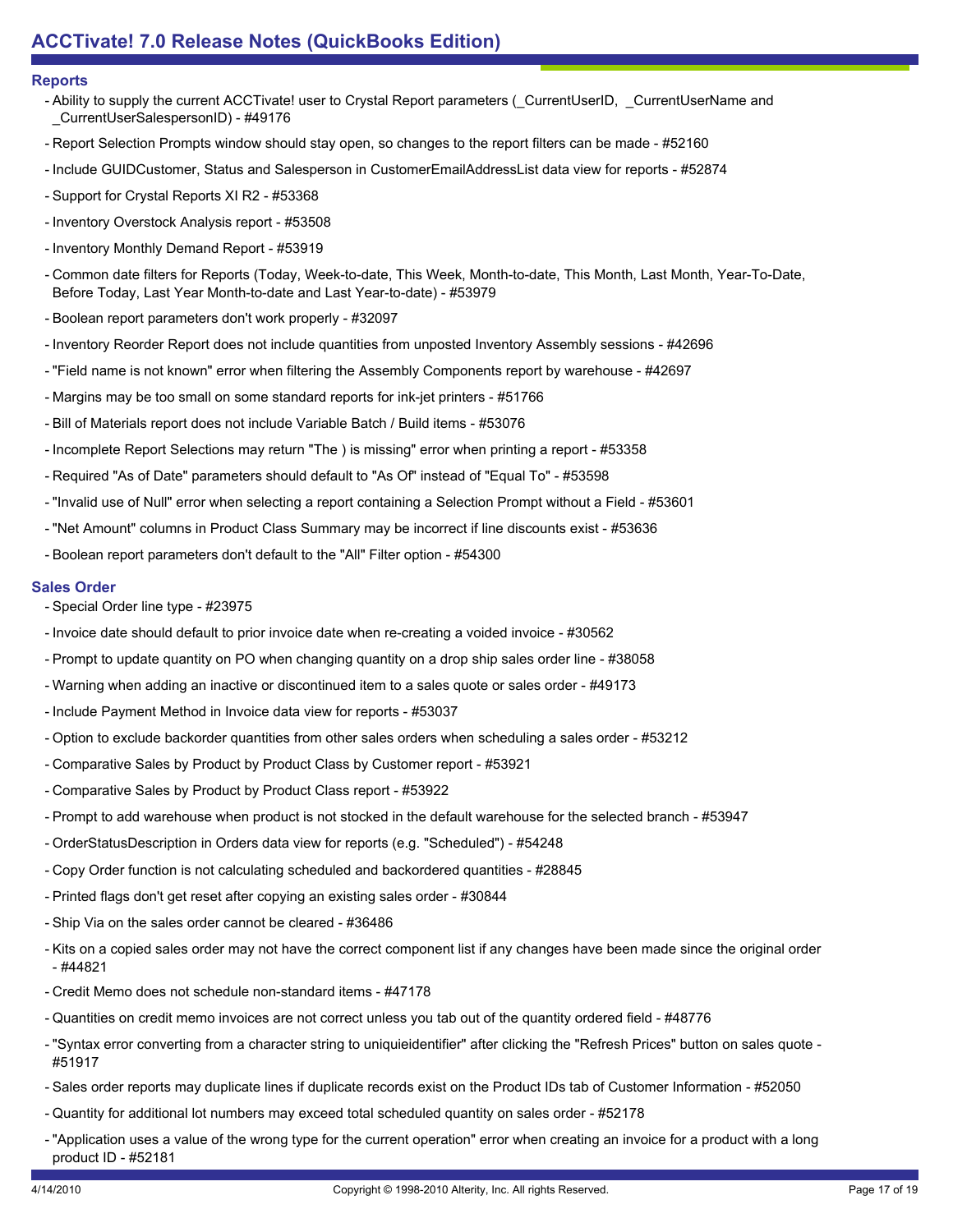## **Sales Order**

- Credit card payment amount does not include sales tax for taxable shipping charge added on Release Order window -#52565
- Multiple-step operation error received when releasing order for invoicing when Credit Card number contains dashes #52577
- Sales Tax Code is not saved on sales quotes/orders without a customer #52592
- Clicking in scroll bar to Page Down through invoice lines does not work past line 9 #52675
- Last line on sales order may appear blank after saving a sales order #52848
- "Syntax error converting from a character string to uniqueidentifier." when attempting to refresh prices on a sales quote/order without a customer - #52980
- "Tax Loc" may revert to the default when saving a sales order with the Override box checked for the Ship To Address -#53017
- Month of Expiration Date is not displayed properly in dropdown on Lot/Serial pop-up window #53450
- The creation of an Invoice with an InvoiceDate prior to the QuickBooks Closing Date should return a blocked message. -#53862
- Salesperson doesn't appear in Review list of Prepare Invoices #53968
- Order Release does not invoice Shipping if pre-populated on form #54081

## **Shipping**

- Find Shipment lookup window should only include open shipments by default #40716
- Shipment / Package details report #42974
- Standard Alpha Carrier Code (SCAC) for each carrier, which can be used on reports and EDI transactions #45784
- Option to look up a shipment by the Package ID (SSCC-18) #45792
- Option to look up a shipment by the customer's PO number #48088
- Use standard Carrier list instead of special Shipment Codes for Shipping Manager #52928
- Rename "Collect" column to "Include on invoice" in Carrier Billing Options section of Configuration Management #53288
- Re-brand Shipping Manager as Packaging Manager #53905
- Customer PO in ShipmentPack data view for mapping to the Shipping Workstation (UPS WorldShip or FedEx Ship Manager)  $-$  #54035
- Use Carrier from sales order instead of system defaults for new shipments #54213
- Clear choices for Select Packaging Option prompt in Shipment Packaging function #54237
- Shipment lookup jumps to a different shipment number when you double click on it #45791
- "Incorrect syntax" error when filtering orders on a customer name containing an apostrophe in the Shipment Preparation wizard - #49259
- Shipping reports are not accessible for Shipping Manager without EDI Manager #53336
- Entered By and Trading Partner drop-downs on Prepare Shipments wizard use alternating black/gray fonts #53522

# **Shopping Cart**

- Apostrophes are not allowed in Template ID, name or file name #43008
- Field list on Mapping window doesn't expand/collapse properly #43305
- Sales order may get created with a blank order number by the Web Orders import if using the order number from the CSV file - #52012

# **Synchronization**

- Support for "Clean Up Company Data" utility (archive) in QuickBooks #31591
- Include the synchronization level in both the sync log and exception log #40611
- Include the QuickBooks Company File path for each synchronization in the ACCTivate! log file #52179
- Prompt to backup database before starting a "First QB Use" synchronization #53174